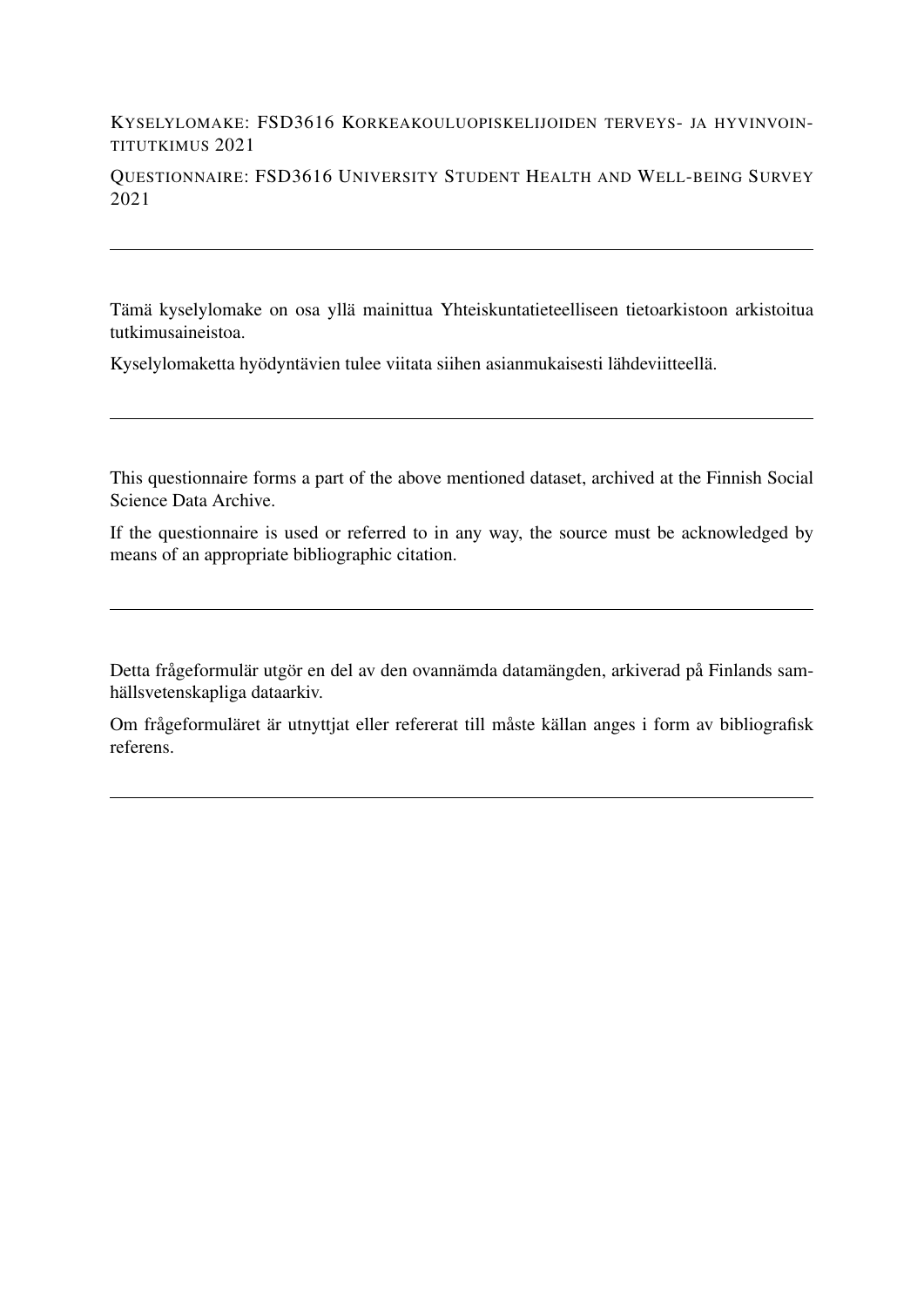Dear student,

You have been selected to the **Finnish Student Health and Wellbeing Survey (KOTT)** organised by the Finnish Institute for Health and Welfare (THL) and Kela.

All respondents will be entered to a prize draw for a total of 20 Tiketti gift vouchers worth EUR 100.

To respond, you will need a user ID and a password.

**User ID:** [information deleted]

**Password:** [information deleted]

Link to the survey: [information deleted]

### **WHAT IS THE KOTT SURVEY?**

The KOTT survey gathers information on the well-being, health and service needs of students, and the effects of the corona epidemic on students.

Filling in the questionnaire will take approximately 20 minutes. If you are disrupted, you can interrupt the survey and continue later.

Respondents cannot be identified from the research findings. The survey aims to build an extensive view of the student population: you represent your age group and field of study.

The results of the survey will be used to develop the student health services in particular.

They may also be used to improve student restaurants and sports services.

Help decision-makers understand how students are doing and how their wellbeing could be improved.

Students from Finnish universities and universities of applied sciences have been invited to participate in the survey through random sampling. You may be the only one to have received the invitation in your circle of friends.

Each response is important. Please respond to the survey even if you are a part-time student, are about to graduate or have not often needed the health services.

Participation in the survey is voluntary. If you do not wish to respond to the survey or would like to ask something about it, please contact: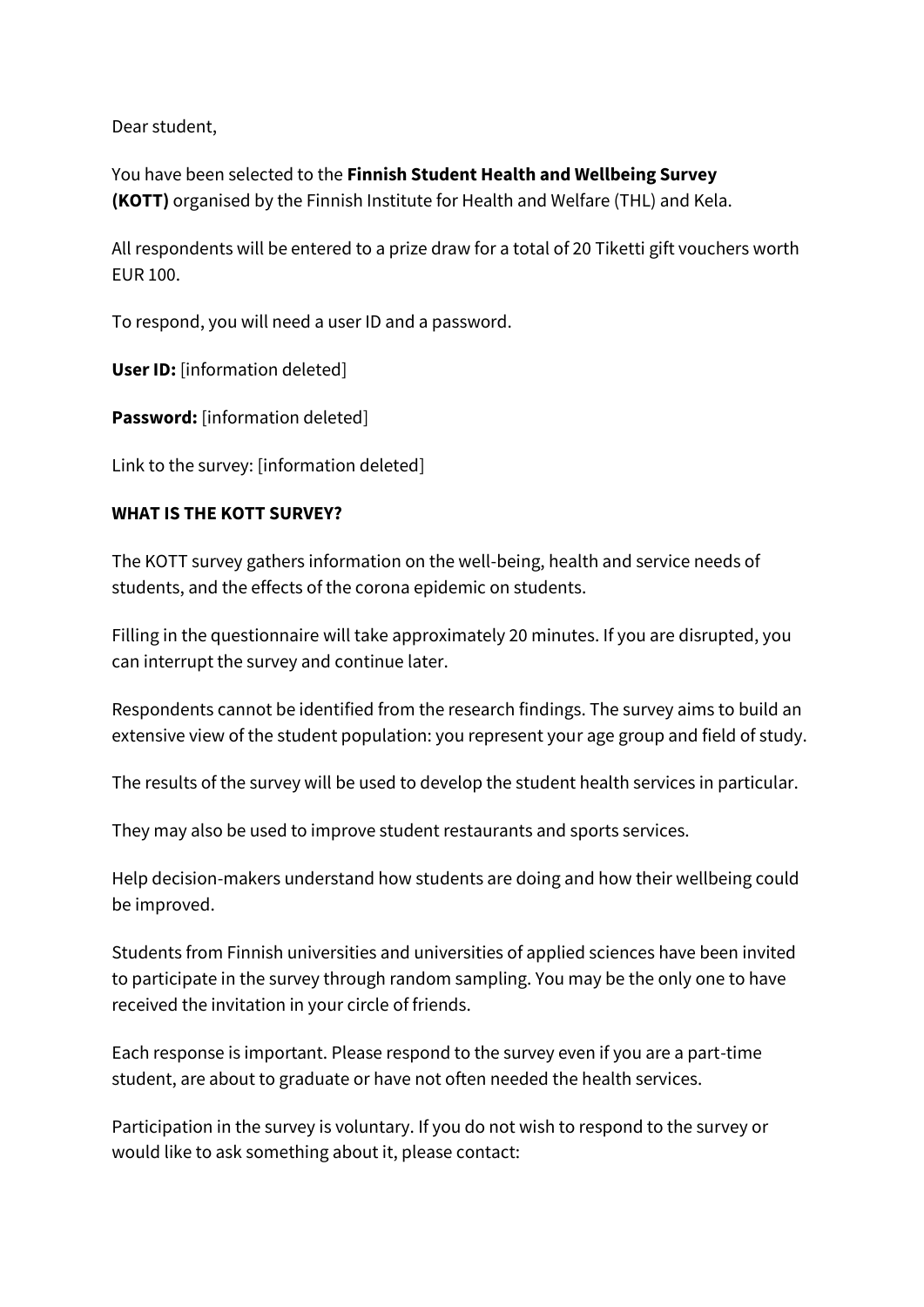### **Suvi Parikka, Responsible Researcher**

Email: [information deleted]

Thank you for your participation!

### **READ MORE ABOUT THE KOTT SURVEY**

Find out more about the survey: **[thl.fi/kott](https://thl.fi/kott)**

Open the survey here: [information deleted]

### **READ MORE ABOUT PRIVACY PROTECTION**

THL and Kela are authorities that store and process information confidentially, in compliance with the secrecy obligation and the Data Protection Act. The follow-up stage of the study is estimated to last 10 years. The data used for the identification of individual persons will be removed after the follow-up stage.

All persons involved in processing your data are bound by the secrecy obligation. A secure connection is used for the online questionnaire, preventing unauthorised persons from having access to the information. Individual respondents cannot be identified in the findings.

The participants have been selected from CSC's VIRTA database through random sampling. We have received your contact details from your higher education institution.

For the research data, THL complements the information provided by you with data collected from administrative registers. Such data includes information related to the treatment of illnesses, doctor's appointments and income support.

Read more about privacy protection: **[Privacy notice of the KOTT survey](https://thl.fi/en/web/thlfi-en/research-and-expertwork/population-studies/the-finnish-student-health-and-wellbeing-survey-kott-/for-kott-survey-participants/privacy-notice)**. [https://thl.fi/fi/tutkimus-ja-kehittaminen/tutkimukset-ja](https://thl.fi/fi/tutkimus-ja-kehittaminen/tutkimukset-ja-hankkeet/korkeakouluopiskelijoiden-terveys-ja-hyvinvointitutkimus-kott-/kott-tutkimukseen-osallistuvalle/tietosuojailmoitus)[hankkeet/korkeakouluopiskelijoiden-terveys-ja-hyvinvointitutkimus-kott-/kott](https://thl.fi/fi/tutkimus-ja-kehittaminen/tutkimukset-ja-hankkeet/korkeakouluopiskelijoiden-terveys-ja-hyvinvointitutkimus-kott-/kott-tutkimukseen-osallistuvalle/tietosuojailmoitus)[tutkimukseen-osallistuvalle/tietosuojailmoitus](https://thl.fi/fi/tutkimus-ja-kehittaminen/tutkimukset-ja-hankkeet/korkeakouluopiskelijoiden-terveys-ja-hyvinvointitutkimus-kott-/kott-tutkimukseen-osallistuvalle/tietosuojailmoitus)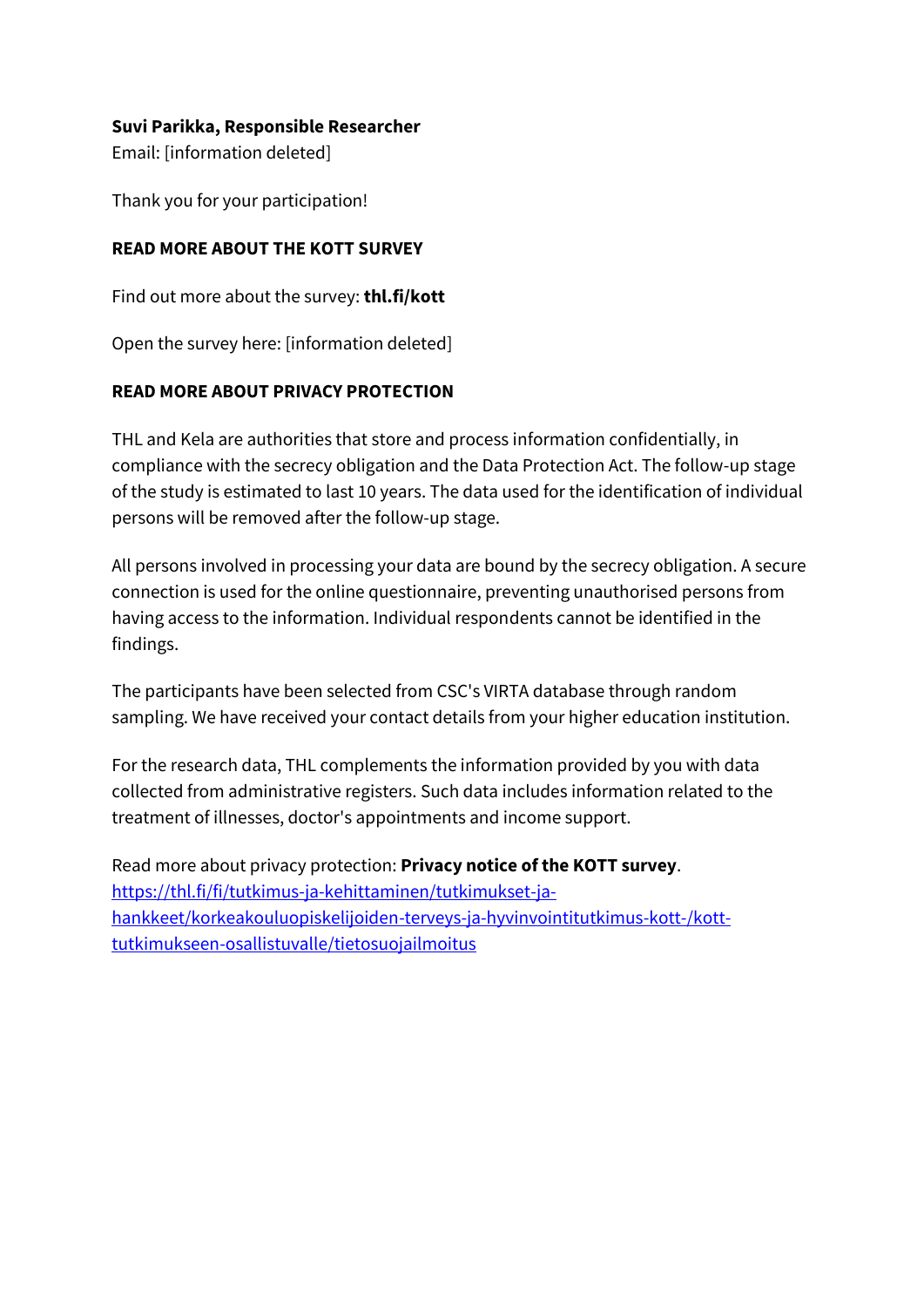# **The Finnish Student Health and Wellbeing Survey (KOTT)**

Thank you for participating in the Student Health Survey (KOTT), and welcome! Responding to the survey questions will take around 20 minutes. When you submit your answers, you will automatically take part in the prize draw. We will be in touch with the winners by 15 May 2021 via email.

You don't need to answer all the questions at once. You can save your answers and continue taking the survey later:

- If you want to pause taking the survey and continue later, press 'Continue later'.
- You can pick up where you left off by clicking the link in your email.
- When you're finished, press "Submit".

Thank you for your responses! More information about the survey: www.thl.fi/kott e-mail: [information deleted]

I have read the privacy notice concerning the survey and received sufficient information on the survey and its data collection, as well as the handling, merging, and delivery of the data. By taking this survey, I give permission to my personal data being handled in accordance with the privacy notice.

## **Coronavirus epidemic**

### **1. Has the coronavirus epidemic or the subsequent restrictive measures affected your studies?**

- It has made studying significantly more difficult
- It has made studying slightly more difficult
- It has not made studying more difficult or easier
- It has made studying slightly easier
- It has made studying significantly easier
- Cannot say

### **2. Has the coronavirus pandemic negatively affected your financial situation?**

- very much
- quite a lot
- to some extent
- A little
- not at all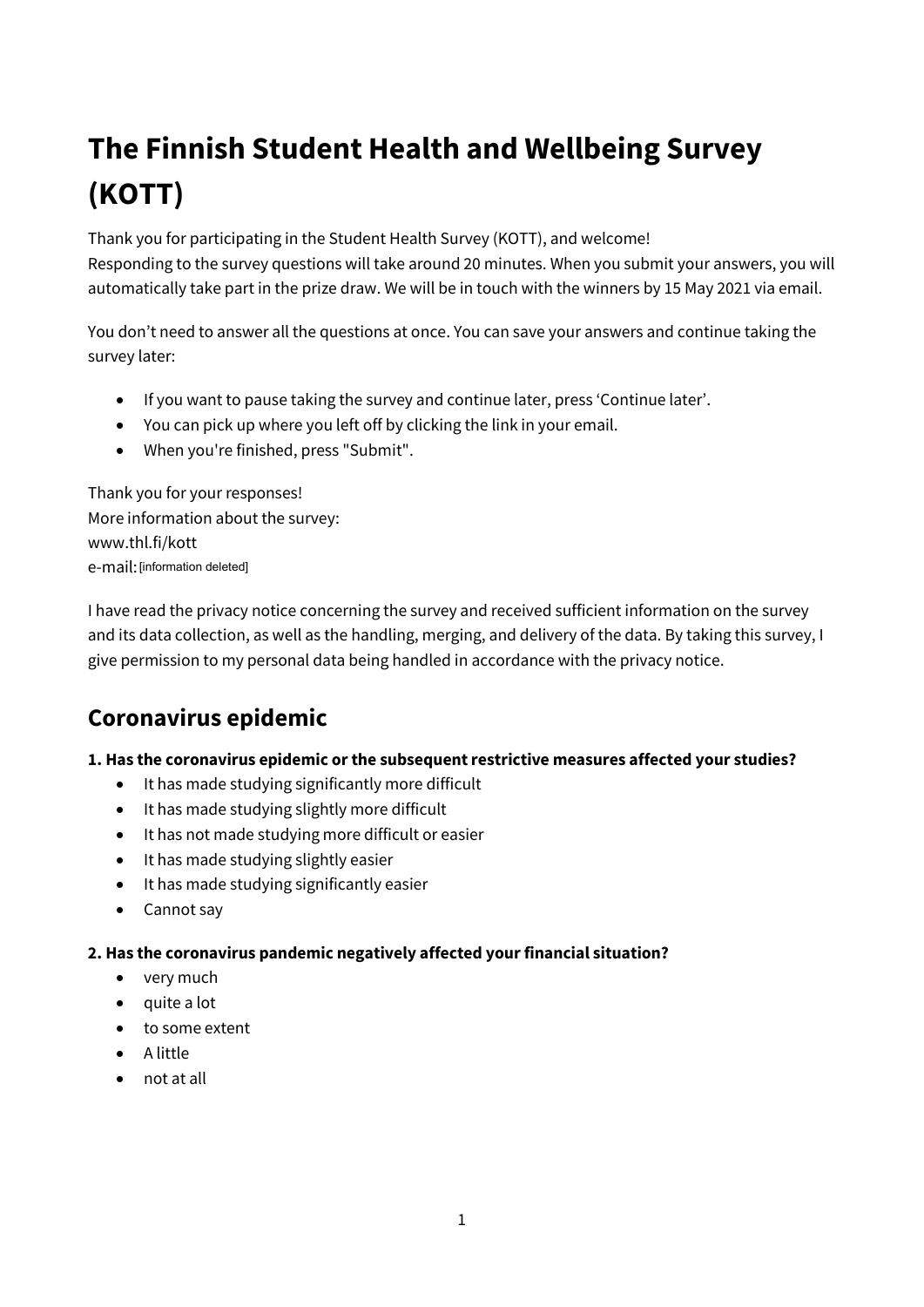### **3. Have the coronavirus pandemic or the subsequent restrictive measures affected your everyday life?**

If the list includes things that are not a part of your life at all, select "Not applicable".

|                                             | No influence | Yes, decreased Yes, increased Not applicable |  |
|---------------------------------------------|--------------|----------------------------------------------|--|
| Keeping in touch with friends and relatives |              |                                              |  |
| Contact with fellow students                |              |                                              |  |
| Feeling lonely                              |              |                                              |  |
| Feeling optimistic about the future         |              |                                              |  |
| Substance Use                               |              |                                              |  |
| Sleeping difficulties, nightmares           |              |                                              |  |
| Workload required for studies               |              |                                              |  |

## **Health status**

### **4. How would you describe your state of health at present?**

- good
- fairly good
- average
- fairly poor
- poor

### **5. Do you have any longstanding illness or health problem?**

- yes
- no

### **6. Are you limited because of a health problem in activities people usually do?**

- severely limited
- limited but not severely
- not limited at all *→ You can proceed to question 8*

### **7. Have you been limited for at least the past 6 months?**

- yes
- no

### **8. Have you had any of the following illnesses or ailments in the past 12 months?**

- depression
- anxiety disorder (panic disorder, fear of social situations, etc.)
- anorexia
- bulimia
- other kind of eating disorder (e.g. binge eating disorder, or, BED)
- substance use disorder or substance addiction
- other kind of mental health problem
- none of the above-mentioned illnesses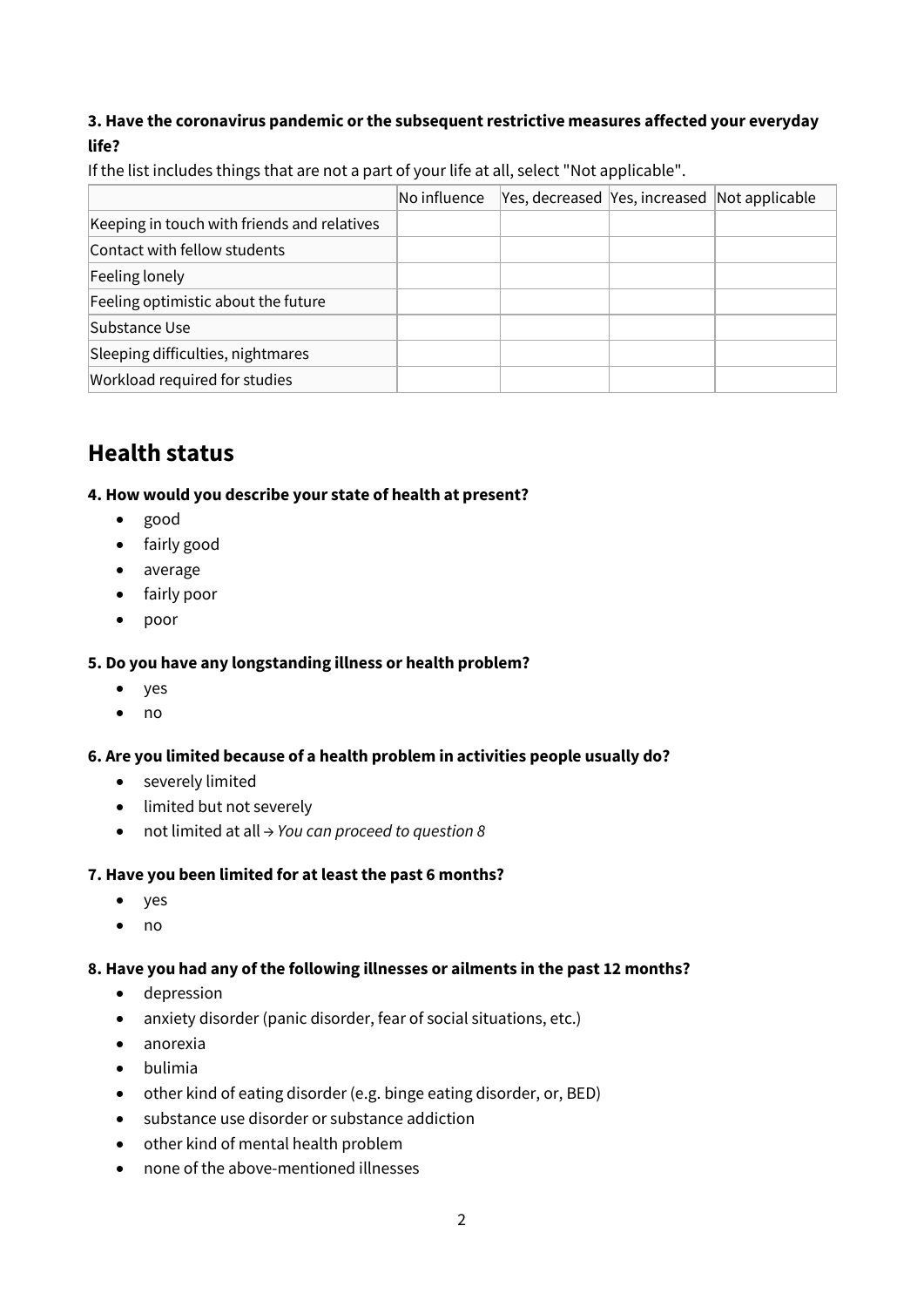### **9. Do you have a diagnosed learning disability, or some kind of an illness or injury that affects your learning? Which one?**

- no
- dyslexia
- other kind of learning disability (e.g. difficulty in mathematics, perception, or language)
- neuropsychiatric disorder (ADHD, autism, Asperger's)
- physical disability
- sensory impairment (sight or hearing)
- other, please specify?

### **10. How tall are you? \_\_\_ cm, please round to nearest centimeter**

### **11. How much do you weigh? \_\_\_ kg, please round to nearest kilogramme.**

If you are pregnant, please input your pre-pregnancy weight.

### **12. How do you feel about your weight? Do you feel you are:**

- severely underweight
- moderately underweight
- normal weight
- moderately overweight
- severely overweight

### **13. Next, we will ask you questions about your relationship with your body, and food. With each statement, please assess whether or not it describes your current situation.**

|                                                                       | no | yes |
|-----------------------------------------------------------------------|----|-----|
| Do you ever make yourself sick because you feel uncomfortably full?   |    |     |
| Do you worry you have lost control over how much you eat?             |    |     |
| Have you recently lost more than 6 kilograms in a three month period? |    |     |
| Do you believe yourself to be fat when others say you are too thin?   |    |     |
| Would you say that food dominates your life?                          |    |     |

### **14. Over the past 4 weeks, for how much of the time have you felt...**

Please choose one alternative on each line.

|                                                       | all the<br>time | time | most of the $ a $ good bit of<br>the time | time | some of the a little of the not at<br>time | all |
|-------------------------------------------------------|-----------------|------|-------------------------------------------|------|--------------------------------------------|-----|
| very nervous                                          |                 |      |                                           |      |                                            |     |
| in such a low mood that nothing<br>could cheer you up |                 |      |                                           |      |                                            |     |
| calm and peaceful                                     |                 |      |                                           |      |                                            |     |
| downhearted and sad                                   |                 |      |                                           |      |                                            |     |
| $ $ happy                                             |                 |      |                                           |      |                                            |     |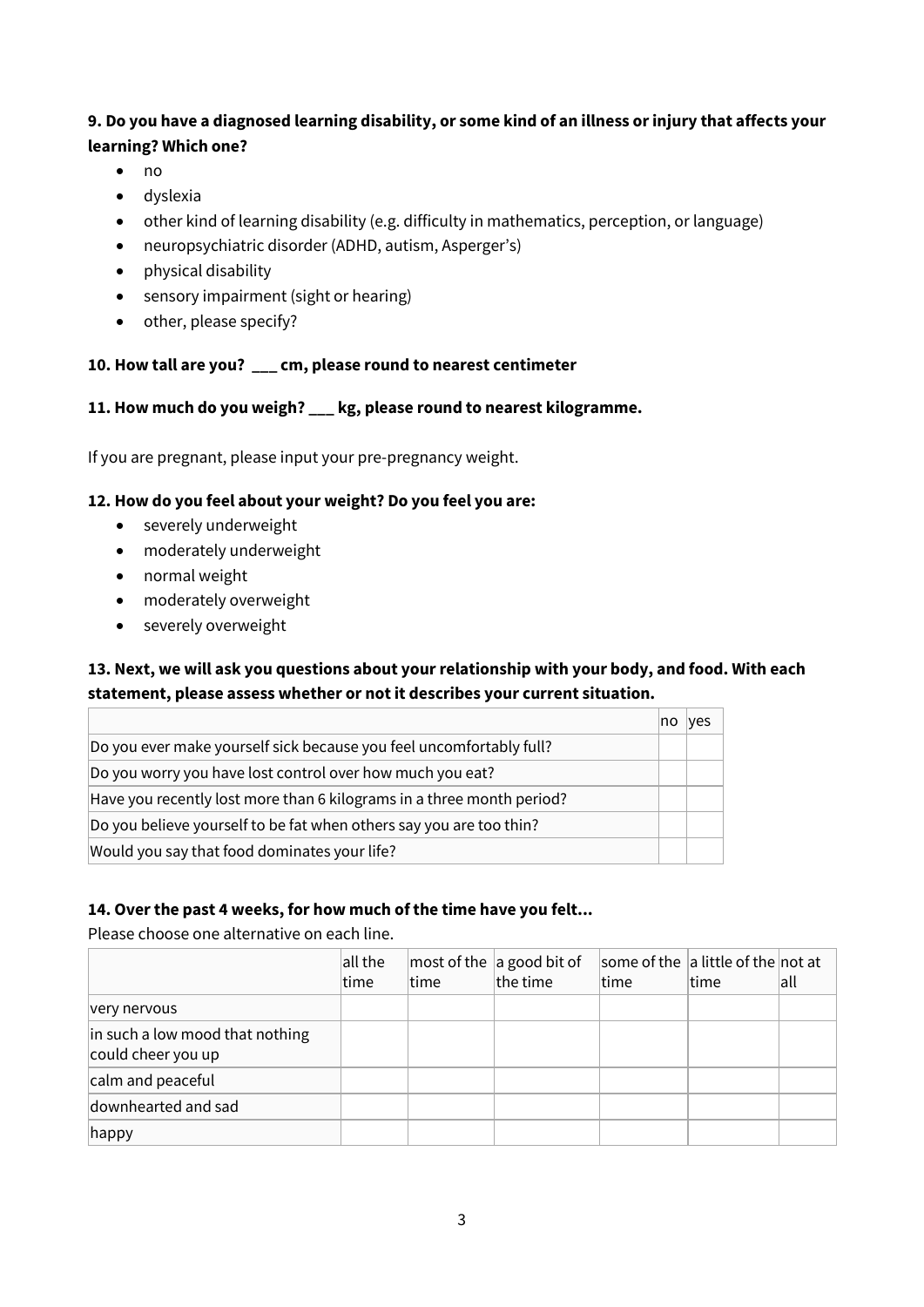### **15. Have you recently been able to concentrate on what you're doing?**

- better than usual
- same as usual
- less than usual
- much less than usual

### **16. Have you recently lost much sleep over worry?**

- not at all
- no more than usual
- rather more than usual
- much more than usual

### **17. Have you recently felt that you are playing a useful part in things?**

- more so than usual
- same as usual
- less so than usual
- much less than usual

### **18. Have you recently felt capable of making decisions about things?**

- more so than usual
- same as usual
- less so than usual
- much less than usual

### **19. Have you recently felt constantly under strain?**

- not at all
- no more than usual
- rather more than usual
- much more than usual

### **20. Have you recently felt you couldn't overcome your difficulties?**

- not at all
- no more than usual
- rather more than usual
- much more than usual

### **21. Have you recently been able to enjoy your normal day to day activities?**

- more so than usual
- same as usual
- less so than usual
- much less than usual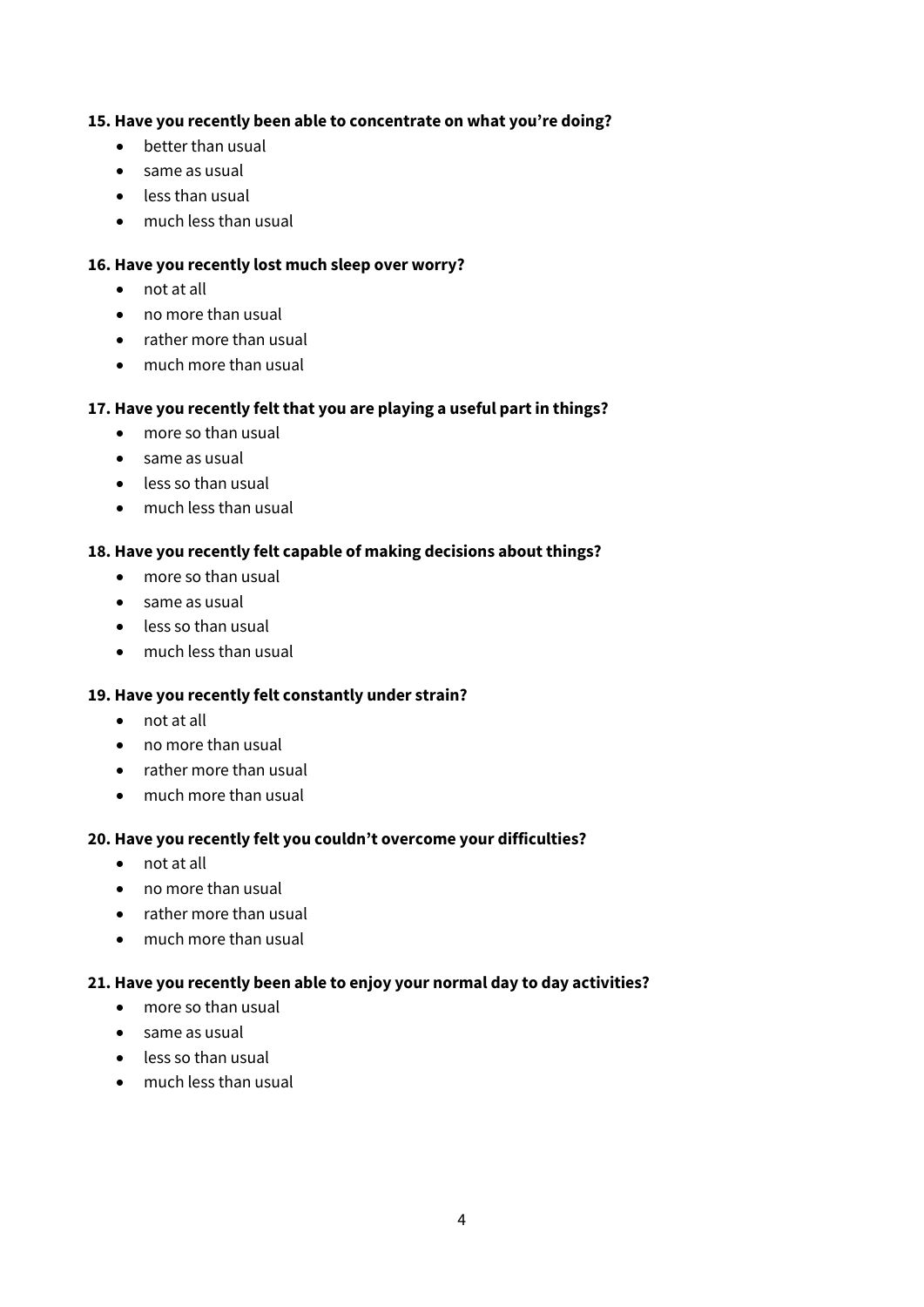### **22. Have you recently been able to face up to your problems?**

- more so than usual
- same as usual
- less so than usual
- much less than usual

### **23. Have you recently been feeling unhappy or depressed?**

- not at all
- no more than usual
- rather more than usual
- much more than usual

### **24. Have you recently been losing confidence in yourself?**

- not at all
- no more than usual
- rather more than usual
- much more than usual

### **25. Have you recently been thinking of yourself as a worthless person?**

- not at all
- no more than usual
- rather more than usual
- much more than usual

### **26. Have you recently been feeling reasonably happy, all things considered?**

- more so than usual
- same as usual
- less so than usual
- much less than usual

## **Oral health**

### **27. Would you consider the current condition of your teeth, and the overall health of your mouth to be:**

- good
- fairly good
- average
- fairly poor
- poor

### **28. Have you had toothache or other tooth-related problems in the last 12 months?**

- no
- yes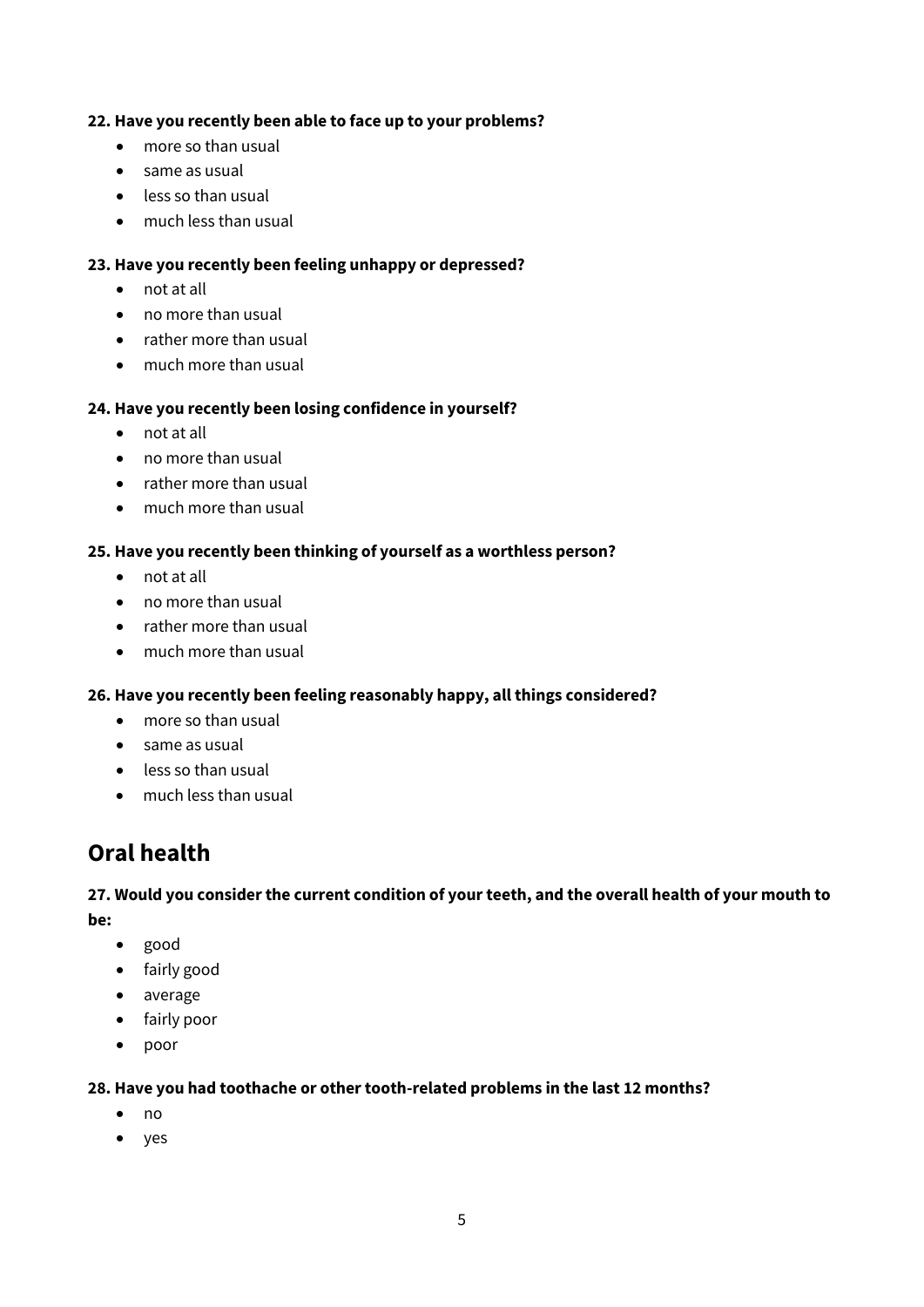### **29. Do you experience pain in your temples, jaw joints, face, or jaws at least once a week?**

- no
- yes

### **30. Do you experience pain at least once a week when you open your mouth, or chew?**

- no
- yes

### **31. Do you grit your teeth, or bite them together forcefully (when you are not eating)?**

- no
- yes, only during the night
- yes, only during the day
- yes, both during the day and the night
- not sure

### **32. How often do you brush your teeth using fluoride toothpaste?**

- less frequently than once a day
- once a day
- more than once a day

#### **33. Do you floss, or use other means to clean between your teeth?**

- not at all
- sometimes
- 2-3 times a week
- yes, daily

#### **34. How often do you usually use the following products?**

|                                                                                            | 3 or more<br>times per day | 1-2 times<br> per day | $ 2-5$ times a Less<br>lweek | frequently | Never |
|--------------------------------------------------------------------------------------------|----------------------------|-----------------------|------------------------------|------------|-------|
| Coffee or tea with sugar, or other drinks<br>containing sugar (juice, soda, hot chocolate) |                            |                       |                              |            |       |
| Chocolate, or other sweets                                                                 |                            |                       |                              |            |       |
| Chewing gum, or xylitol tablets                                                            |                            |                       |                              |            |       |

### **35. Do you usually go to the dentist?**

- regularly for a check-up
- only when you have toothache or some other trouble
- never

#### **36. Do you think you are currently needing dental treatment?**

- no
- yes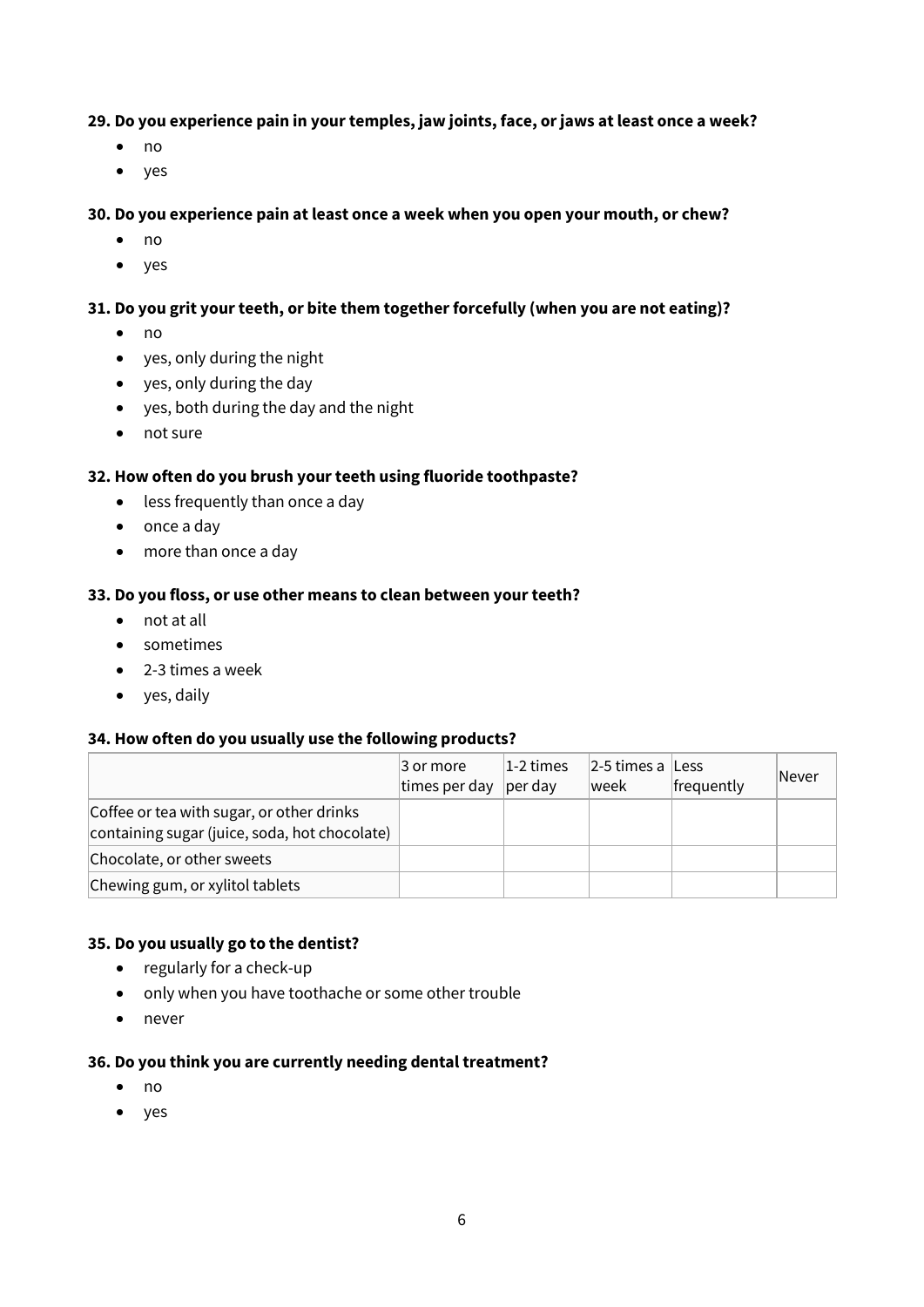### **37. Do you find dental treatment to be scary?**

- not at all
- to some extent
- very much

## **Health care services**

Student health care: Until the end of 2020, students in universities of applied sciences primarily used the student health care services provided by their place of study. Starting from 1 January 2021, both university students and students in universities of applied sciences use services provided by FSHS.

Other service providers: include health care services provided by occupational health care, the private sector, special health care, or the Finnish Defence Forces.

### **38. Which health care provider's services have you used the most in the last 12 months?**

- YTHS, or, the Finnish Student Health Service or student health care services provided by the municipality
- Other health care services provided by the municipality (e.g. maternity and child health clinic, dental care)
- Occupational health care services
- Services provided by a private health service provider
- Specialised medical care services

### **39. If you are a university of applied sciences student, have you used FSHS services during this year?**

- yes
- no

## **40. What are the reasons you have used health care services not provided by the Finnish Student Health Service / the student health care services of the municipality in the last 12 months?**

You may choose one or more options

- I have not used other services
- I have needed help in a place that doesn't have student health care services
- I have needed help outside of regular business hours
- I have have a doctor-patient relationship elsewhere
- The student health care services don't offer the service I need
- It has taken too long for me to get an appointment at the student health care services
- I haven't been satisfied with the student health care services
- I have been unaware of the existence of student health care services
- Other reason, please specify?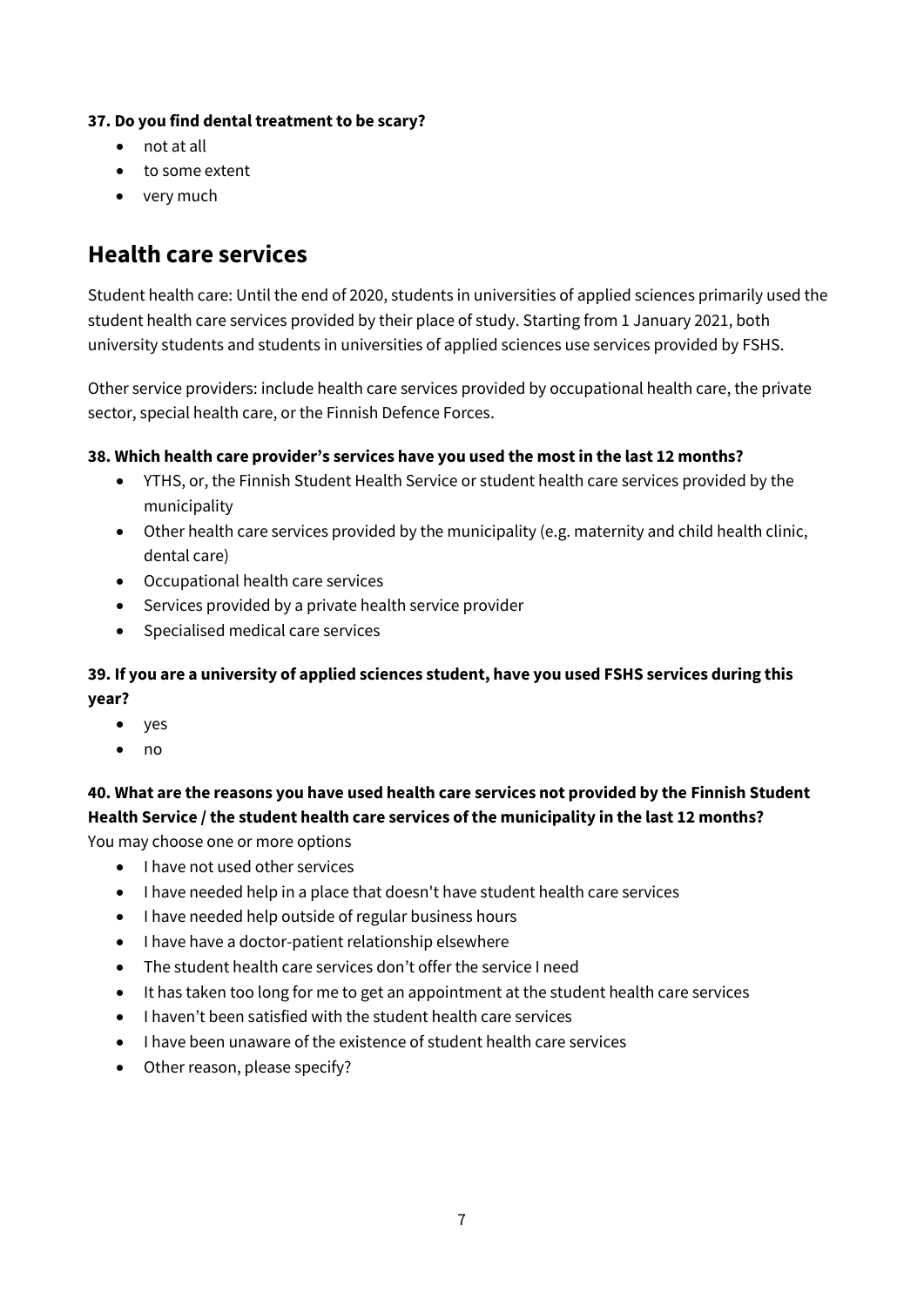### **41. Do you feel you have received enough of the following services provided by the Finnish Student Health Service / the student health care services of the municipality in the past 12 months?**

|                                                                                 | I have not<br>needed it | I would have needed, I have used, the<br>but did not receive the service was<br>lservice | inadequate | I have used, the<br>service was<br>adequate |
|---------------------------------------------------------------------------------|-------------------------|------------------------------------------------------------------------------------------|------------|---------------------------------------------|
| mental health services<br>(nurse, GP, psychologist,<br>psychiatrist)            |                         |                                                                                          |            |                                             |
| oral health services (dentist,<br>oral hygienist)                               |                         |                                                                                          |            |                                             |
| other health care or nursing<br>services (nurse, physician,<br>physiotherapist) |                         |                                                                                          |            |                                             |

### **42. Think back on your experiences with the health care services provided by the Finnish Student Health Service / the student health care services of the municipality during the last 12 months. How did the following aspects work out in your case?**

|                                                                                          | always | most of the<br>ltime | <b>sometimes</b> | Inever |
|------------------------------------------------------------------------------------------|--------|----------------------|------------------|--------|
| I was able to contact the place of care smoothly                                         |        |                      |                  |        |
| my treatment started quickly enough                                                      |        |                      |                  |        |
| I was examined without undue delay (e.g. laboratory tests, X-ray)                        |        |                      |                  |        |
| my privacy was respected in the examinations and treatments                              |        |                      |                  |        |
| the treatment was beneficial for me                                                      |        |                      |                  |        |
| my problem was handled smoothly and information was<br>transferred between professionals |        |                      |                  |        |

Kela's rehabilitation services for students in need of support to finish their education: NUOTTI coaching, Vocational rehabilitation assessment, Support for education and training as rehabilitation, Assistive devices needed for studies, Neuropsychological rehabilitation, Rehabilitative psychotherapy, Rehabilitative courses for persons with different illnesses and conditions, Intensive medical rehabilitation therapies and individual rehabilitation.

### **43. Do you know any rehabilitation services intended to support your ability to study?**

- yes
- no

### **44. Do you need any rehabilitation services intended to support your ability to study?**

- no
- yes, but I haven't received any
- yes, and I have received some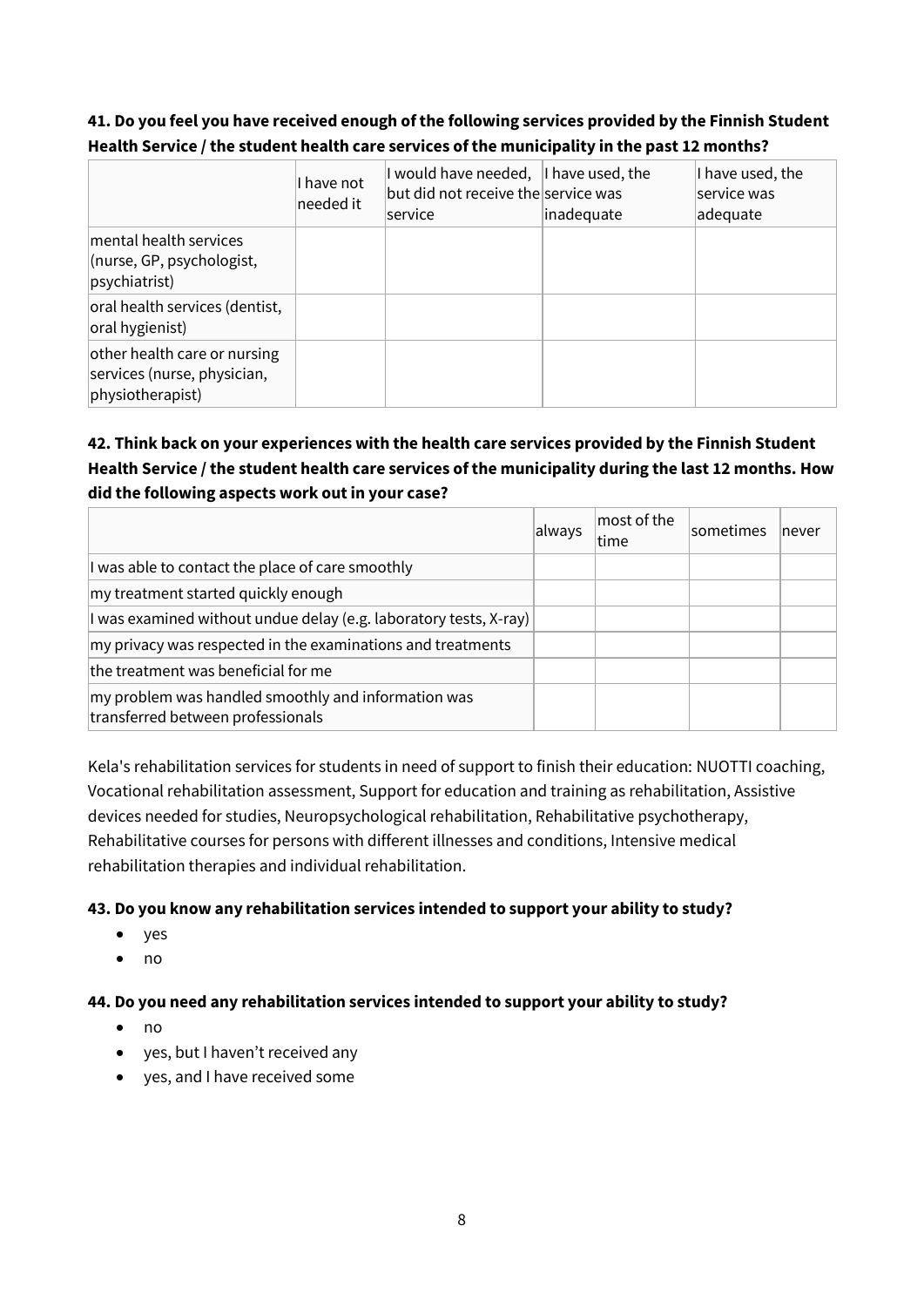## **Exercise, nutrition and sleep**

### **45. How much exercise do you get in a week in the course of your studies, work, commute, and spare time?**

Think about the past 12 months. Take all regular, weekly physical exertion in consideration. You can write your answer on several lines if necessary.

- hardly any regular weekly exercise *→ You can proceed to question 47*
- low-intensity aerobic exercise (= does not make you sweat or get out of breath, e.g. walking leisurely)

\_\_days a week \_\_hours a week and \_\_minutes a week

• moderate-intensity aerobic exercise (= makes you sweat a bit and/or get slightly out of breath, e.g. Walking briskly)

\_\_days a week \_\_hours a week and \_\_minutes a week

• high-intensity aerobic exercise (= makes you sweat a lot and/or get out of breath, e.g. jogging or running)

\_\_days a week \_\_hours a week and \_\_minutes a week

### **46. On how many days during an ordinary week do you engage in exercise that maintains or**

**develops muscle tone?** E.g. exercising at a gym, home exercises, fitness classes, ball games and racked sports, or physically strenuous household chores. If you do not engage in any exercise, please write '0'.

\_\_days a week

### **47. Who is/are the organiser(s) of your physical education activity?**

You can choose one or more options

- I don't participate in physical education activity
- physical education activity organised by the university/university of applied sciences, a students' union, or a student organisation or association
- sports club
- commercial physical education services
- municipal physical education services
- I exercise on my own

### **48. How many hours per day do you normally sit?**

Mark 0, if not at all.

|                                                                   | hours | minutes |
|-------------------------------------------------------------------|-------|---------|
| during the workday in office or equivalent                        |       |         |
| at home while watching TV, or using the computer, or smart device |       |         |
| during transportation                                             |       |         |
| sitting down for other reasons                                    |       |         |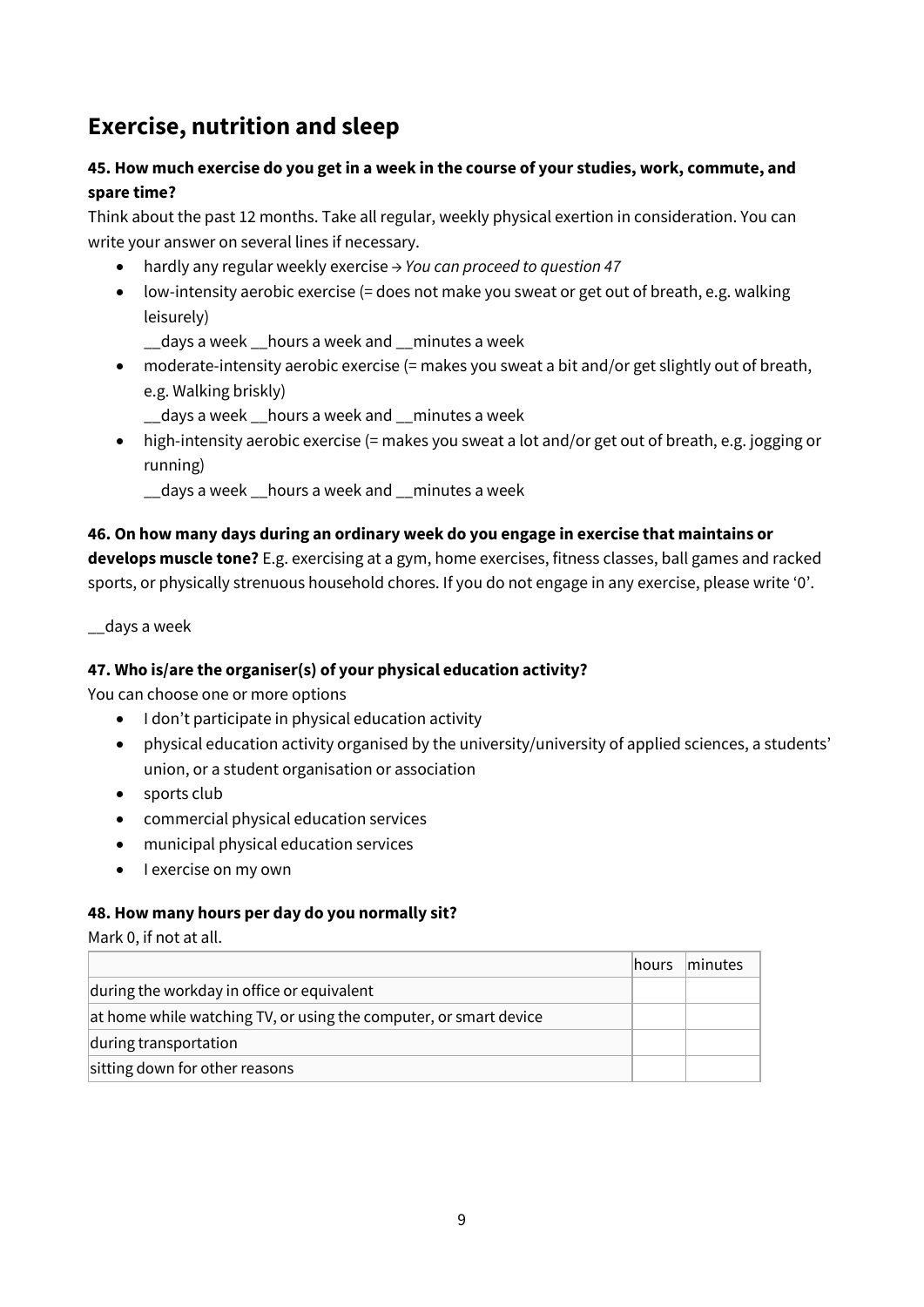### **49. How many times per week do you usually eat at a student restaurant or purchase a student meal to go?**

- on 4-7 days *→ You can proceed to question 51*
- on 1-3 days
- less often

### **50. I don't eat at a student restaurant or purchase student meals to go, because...**

(You can choose one or more options)

- the student restaurant I use is closed due to corona
- I currently live in a municipality in which student meals are not available
- I avoid student restaurants due to the coronavirus epidemic
- I study remotely, and don't go to a student restaurant to eat or take a meal to go
- I am at work and don't go to a student restaurant to eat or take a meal to go
- the opening hours don't work for me
- the lines are long, or the dining area is restless and noisy
- the meal is too expensive
- I don't like the taste of the food
- I don't think the food is nutritious enough
- I don't think there is enough focus on how ethical the ingredients are, what their effects on the climate are, or where they come from
- I do not always have company in the restaurant and I do not want to eat alone

### **51. Which of the following options best describes your diet?**

- omnivore
- vegetarian (incl. dairy or eggs)
- vegan (no animal-based products of any kind)
- none of the above

### **52. On how many days per week do you eat the following meals or snacks?**

|                 | I don't eat at all | on 1 to 2 weekdays | on 3 to 4 weekdays | every weekday |
|-----------------|--------------------|--------------------|--------------------|---------------|
| breakfast       |                    |                    |                    |               |
| lunch           |                    |                    |                    |               |
| afternoon snack |                    |                    |                    |               |
| dinner          |                    |                    |                    |               |
| evening snack   |                    |                    |                    |               |
| other snacks    |                    |                    |                    |               |

### **53. How often have you eaten vegetables (not including potatoes) in the last 7 days?**

- not at all
- on 1 to 2 days
- on 3 to 5 days
- on 6 to 7 days
- several times a day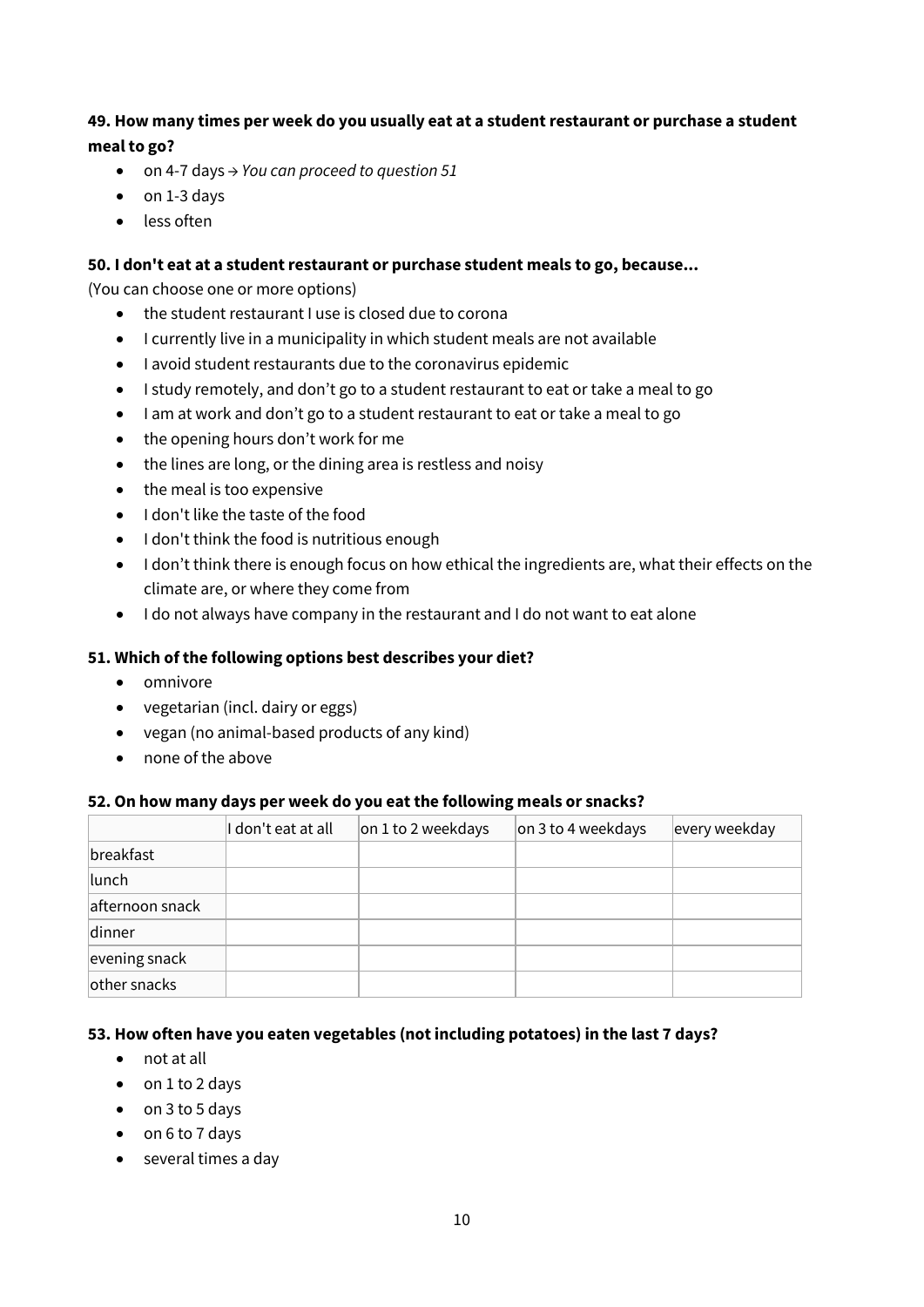### **54. How often have you eaten fruit or berries in the last 7 days?**

- not at all
- on 1 to 2 days
- on 3 to 5 days
- on 6 to 7 days
- several times a day

### **55. At what time do you usually go to bed?**

Please give an answer to both parts of the question.

|                 | At about<br>21.00 or<br>earlier | <b>At</b><br>about<br>21.30 | At<br>about<br>$ 22\rangle$ | At<br>about<br>22.30 | At<br>about<br>$ 23\rangle$ | At<br>about<br>23.30 | At about<br>midnight | lAt<br>about<br>00.30 | ΙAt<br>about<br>01 | At about<br>$ 01.30$ or<br>later |
|-----------------|---------------------------------|-----------------------------|-----------------------------|----------------------|-----------------------------|----------------------|----------------------|-----------------------|--------------------|----------------------------------|
| On<br>weekdays  |                                 |                             |                             |                      |                             |                      |                      |                       |                    |                                  |
| lOn<br>weekends |                                 |                             |                             |                      |                             |                      |                      |                       |                    |                                  |

### **56. At what time do you usually wake up?**

Please give an answer to both parts of the question.

|                 | At about<br>$ 06.00$ or<br>earlier | At about At<br> 06.30 | about 7 7.30 | At about At | about $8 8.30$ | At about At | about $9 9.30$ | $ $ At about $ $ about | ∣At<br>10 | At about<br>$ 10.30$ or<br>later |
|-----------------|------------------------------------|-----------------------|--------------|-------------|----------------|-------------|----------------|------------------------|-----------|----------------------------------|
| lOn<br>weekdays |                                    |                       |              |             |                |             |                |                        |           |                                  |
| lOn<br>weekends |                                    |                       |              |             |                |             |                |                        |           |                                  |

### **57. Do you feel tired during the day?**

- every day or almost every day
- on 3 to 5 days a week
- on 1 to 2 days a week
- less often than once a week
- less often than once a month, or never

## **Tobacco, alcohol and drugs**

#### **58. Do you use, or have you previously used tobacco products?**

|                                  | $ $ not at<br> all | I have previously, but I<br>have quit | yes, less often than<br>once a week | yes, weekly, but not yes,<br>every day | daily |
|----------------------------------|--------------------|---------------------------------------|-------------------------------------|----------------------------------------|-------|
| cigarettes                       |                    |                                       |                                     |                                        |       |
| snuff                            |                    |                                       |                                     |                                        |       |
| waterpipe (shisha)               |                    |                                       |                                     |                                        |       |
| other tobacco<br>products, what? |                    |                                       |                                     |                                        |       |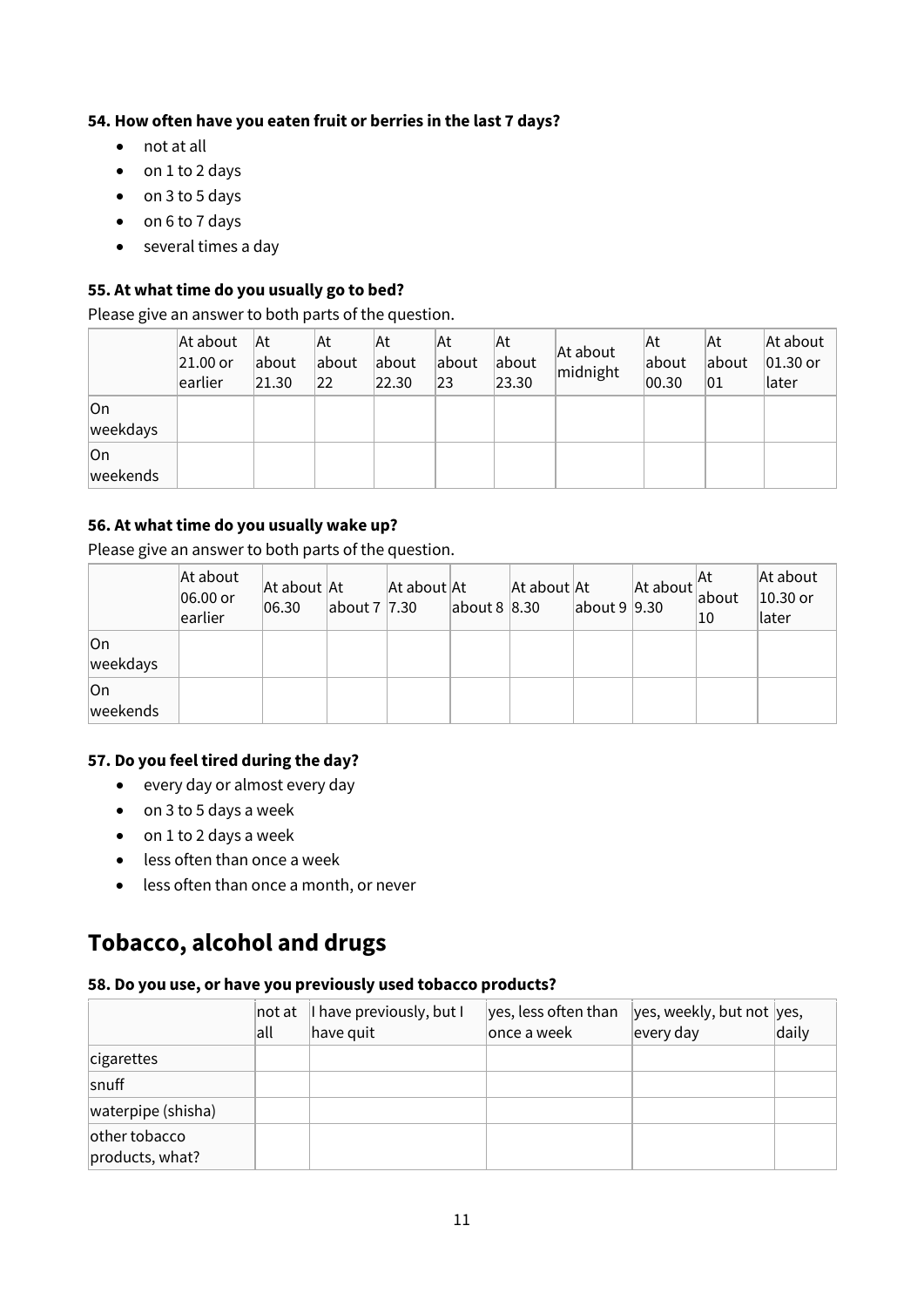### **59. Do you use e-cigarettes that contain the following substances?**

|                                       | ∣not at all | I have tried it | yes, occasionally | yes, daily |
|---------------------------------------|-------------|-----------------|-------------------|------------|
| <i>Nicotine</i>                       |             |                 |                   |            |
| Tobacco flavours                      |             |                 |                   |            |
| Other flavourings                     |             |                 |                   |            |
| Some other substance, please specify? |             |                 |                   |            |

#### **60. Have you drunk alcoholic beverages over the past 12 months?**

- no *→ You can proceed to question 64*
- yes

### **61. How often do you consume beer, wine or other alcoholic beverages?**

Also include the times when you only had a small amount, e.g. a bottle of medium-strength beer or a sip of wine.

- never
- around once a month or less
- 2–4 times a month
- 2–3 times a week
- 4 or more times a week

### **62. How many drinks containing alcohol do you have on a typical day when you are drinking?**

- 1–2 servings
- 3–4 servings
- 5–6 servings
- 7–9 servings
- 10 or more units

### ONE ALCOHOL PORTION IS:

1 bottle or can (33cl) of medium strength beer, cider, long drink or cider, 1 glass (12cl) of regular wine or 1 small glass (8cl) of fortified wine or a standard drink (4cl) of strong spirits.

### **63. How often have you had six or more drinks on one occasion?**

- never
- less than once a month
- once a month
- once a week
- daily or almost daily

### **64. Have you ever tried or used a drug, medication, or a combination of medications and alcohol to get inebriated?**

- never *→ You can proceed to question 66*
- yes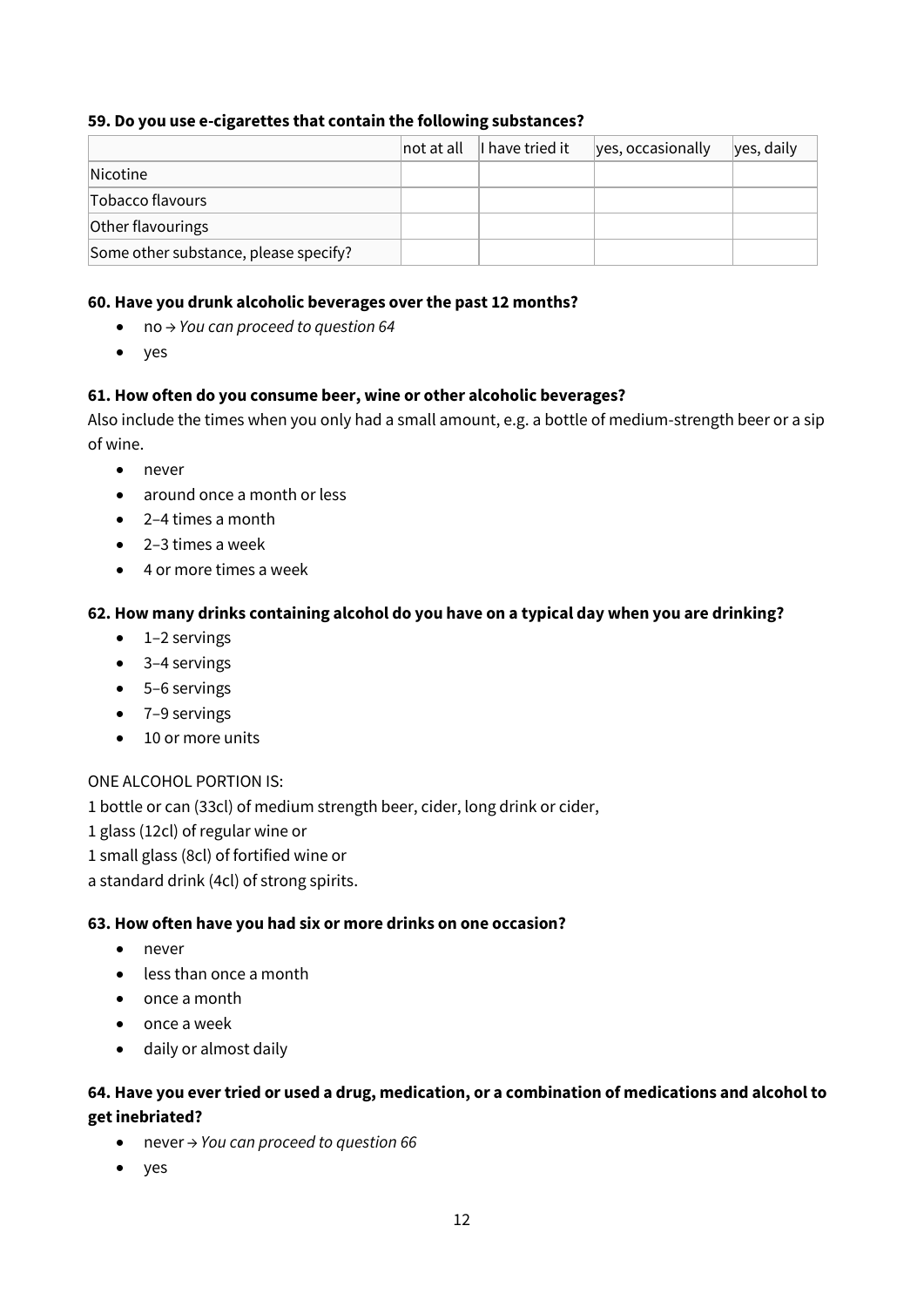### **65. Have you used at least once in the last 12 months:**

|                                                                       | no | <b>Ves</b> | how many times? |
|-----------------------------------------------------------------------|----|------------|-----------------|
| cannabis                                                              |    |            |                 |
| ecstasy                                                               |    |            |                 |
| amphetamine or methamphetamine                                        |    |            |                 |
| cocaine                                                               |    |            |                 |
| other drug, please specify:                                           |    |            |                 |
| medications and alcohol together                                      |    |            |                 |
| medications with the intention of getting inebriated, please specify: |    |            |                 |

## **Studies**

### **66. Choose the option that best describes your relationship with your studies in the past month.**

|                                                                                    | Strongly<br>disagree | <b>Disagree</b> | Partially<br>disagree | Partially<br>agree | Agree | Strongly<br>agree |
|------------------------------------------------------------------------------------|----------------------|-----------------|-----------------------|--------------------|-------|-------------------|
| I feel like I'm drowning under the<br>amount of work associated with<br>my studies |                      |                 |                       |                    |       |                   |
| I feel apathetic about my studies,<br>and often think about dropping out           |                      |                 |                       |                    |       |                   |
| I often feel inadequate as a student                                               |                      |                 |                       |                    |       |                   |
| I often sleep poorly due to my<br>studies weighing on my mind                      |                      |                 |                       |                    |       |                   |
| I feel like I'm losing interest in my<br>studies                                   |                      |                 |                       |                    |       |                   |
| I often wonder if my studies matter<br>lat all                                     |                      |                 |                       |                    |       |                   |
| I worry about my studies even in<br>my spare time                                  |                      |                 |                       |                    |       |                   |
| I used to have higher expectations<br>for myself in regard to my studies           |                      |                 |                       |                    |       |                   |
| The pressure of my studies are<br>causing trouble in my relationships              |                      |                 |                       |                    |       |                   |
| I feel full of energy when I'm<br>studying                                         |                      |                 |                       |                    |       |                   |
| I feel excited about my studies                                                    |                      |                 |                       |                    |       |                   |
| I am completely immersed in my<br>studies                                          |                      |                 |                       |                    |       |                   |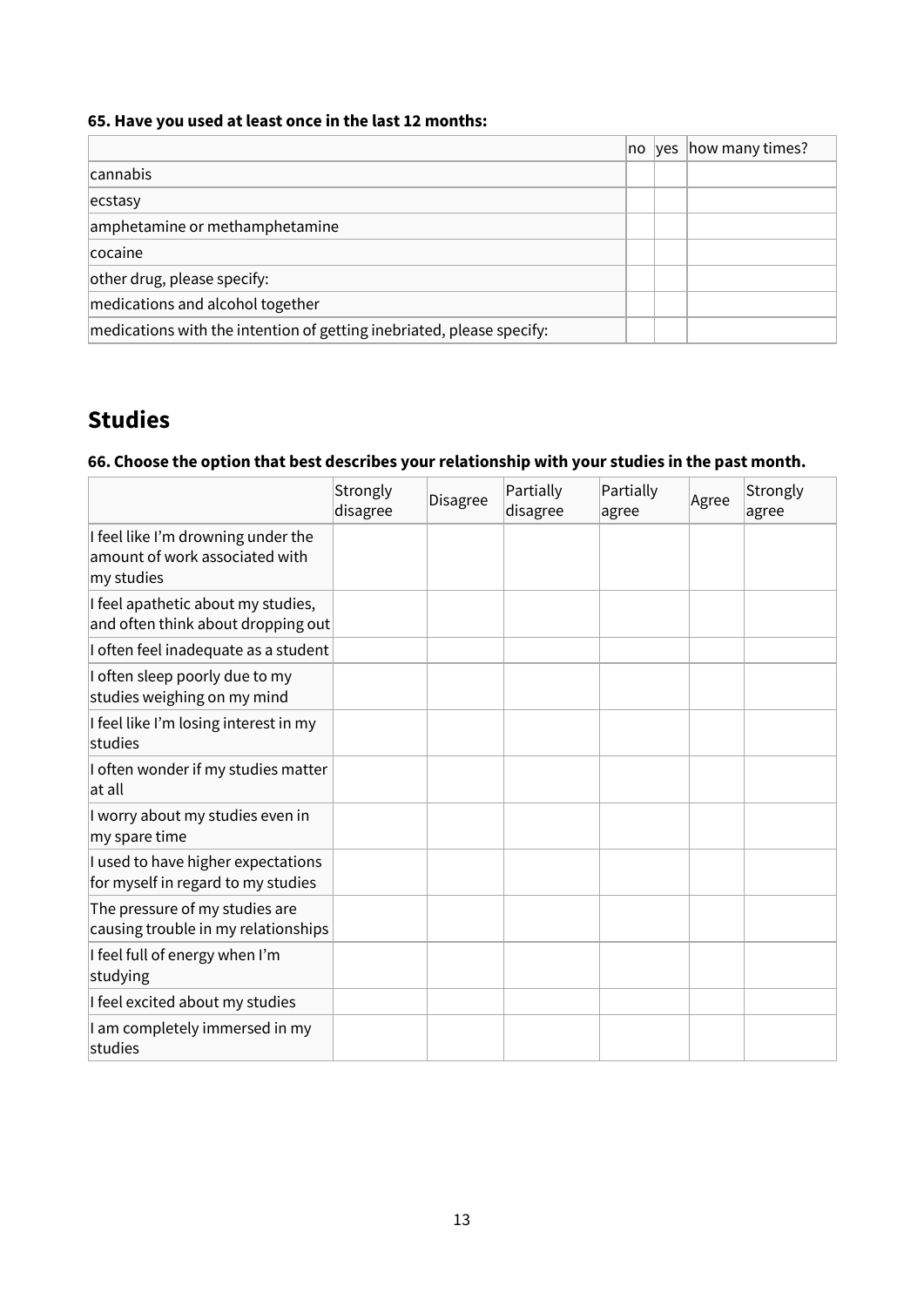## **Internet use and gambling**

### **67. Do you think you have a problem with any of the following things?**

You may choose one or more options

- Social media (Facebook, Instagram, Twitter, or similar)
- Online gaming (e.g. Counter-Strike, PUBG, Candy Crush Saga)
- Online porn
- Shopping online
- I don't have a problem with any of these

#### **68. How often...**

|                                                                                                                  | Inever | seldom sometimes | ∣often | very<br>ofter |
|------------------------------------------------------------------------------------------------------------------|--------|------------------|--------|---------------|
| do you find it difficult to stop using the internet when you are<br>lonline?                                     |        |                  |        |               |
| do others (e.g. partner, friends, parents, children) say you<br>should use the internet less?                    |        |                  |        |               |
| are you short of sleep because of the internet?                                                                  |        |                  |        |               |
| do you neglect your daily obligations (school, work or family<br>life) because you prefer to go on the internet? |        |                  |        |               |
| do you go on the internet when you are feeling down?                                                             |        |                  |        |               |

Next, we are going to ask you about gambling. Gambling games include the lottery, scratch-off tickets, slot machines, and betting. These are games you can also play online.

### **69. Have you gambled in the last 12 months?**

- no *→ You can proceed to question 72*
- yes

### **70. How often have you gambled in the last 12 months?**

- less than once a month
- monthly
- weekly
- almost daily

### **71. In the past 12 months, have you felt that gambling might be a problem for you?**

- never
- sometimes
- often
- very often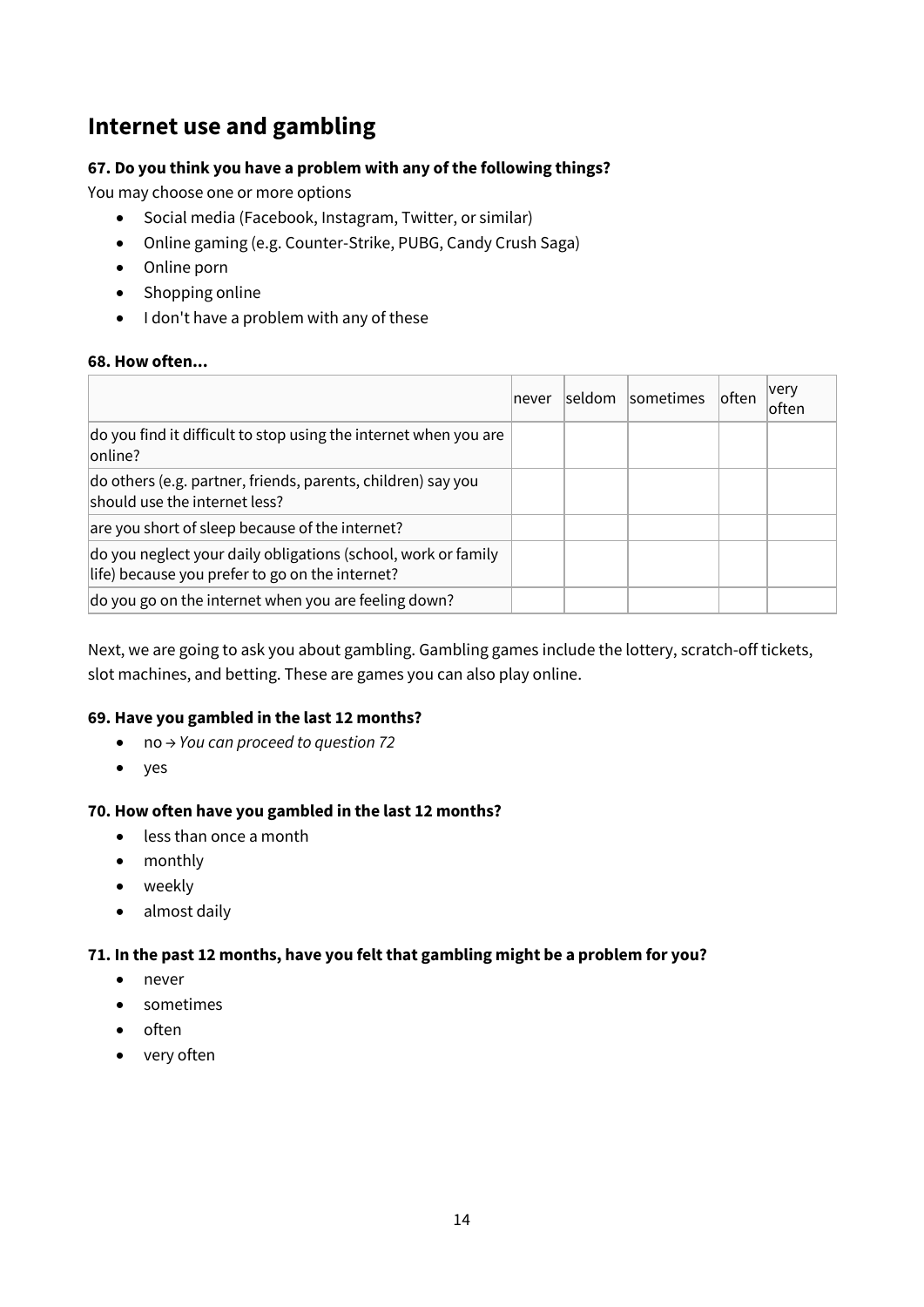## **Living conditions**

### **72. Which living arrangement best describes yours?**

- I live alone
- I live with a partner and/or child(ren)
- I live in a shared flat
- I live in a shared household, with a joint lease agreement
- I live in a shared household, with a separate lease agreement
- I live with my parents
- other, please specify?

### **73. How well have you managed financially in the last 12 months?**

- very well
- well
- I have managed, by living frugally
- I have felt stretched and unsure financially

### **74. Have you within the past 12 months ever:**

|                                                                            | no. | ves |
|----------------------------------------------------------------------------|-----|-----|
| feared that you will run out of food before you can get money to buy more? |     |     |
| been unable to buy medicines because you did not have any money            |     |     |

### **75. Have you taken out any payday loans, or consumer loans?**

- I have not
- Yes, and I had no difficulty paying them back
- Yes, but I had difficulty paying them back

### **76. Do you work alongside your studies during the academic year (not including the summer break)?**

- no *→ You can proceed to question 80*
- yes

### **77. Is your work:**

- full-time work (30 hours per week or more)
- part-time work (under 30 hours per week)
- casual jobs (short, irregular working periods that last under a month)

### **78. Do you feel that working alongside your studies:**

- slows down your studies
- speeds up your studies
- neither slows down nor speeds up your studies
- not sure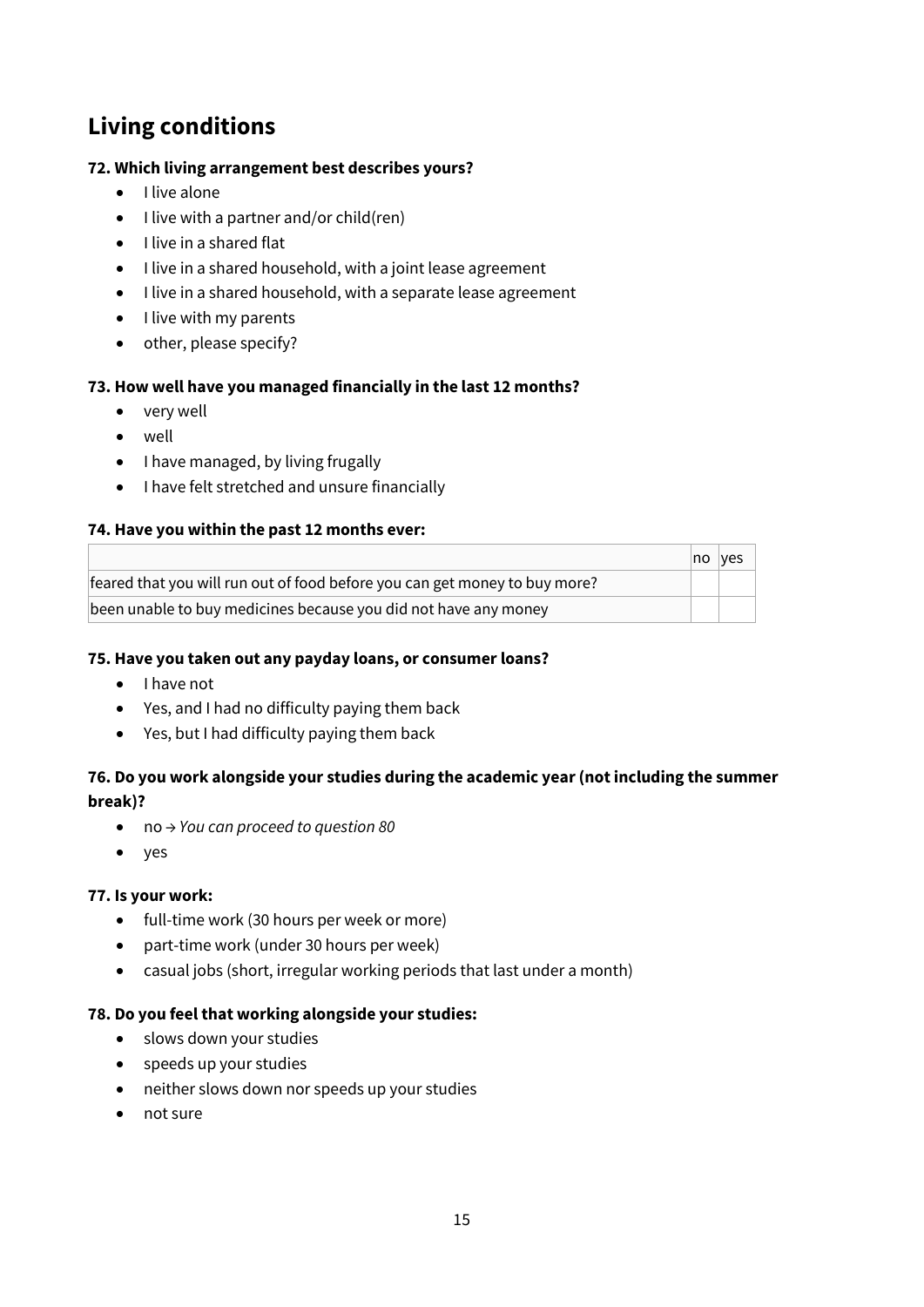### **79. To what extent do you agree with the following statements?**

Think about this academic year.

|                                                                                                   | completely<br>agree | somewhat<br>agree | neither agree<br>nor disagree | <b>somewhat</b><br>disagree | strongly<br>disagree |
|---------------------------------------------------------------------------------------------------|---------------------|-------------------|-------------------------------|-----------------------------|----------------------|
| I couldn't afford to study without<br>working                                                     |                     |                   |                               |                             |                      |
| I work so I can get experience                                                                    |                     |                   |                               |                             |                      |
| I work because I need to<br>financially support someone else<br>(children, spouse, parents, etc.) |                     |                   |                               |                             |                      |
| I consider myself a worker first,<br>and student second                                           |                     |                   |                               |                             |                      |

## **Social relations**

### **80. Do you feel part of any group related to your studies?**

(e.g. class, study group, student organization or association, department/unit, etc.)

- no
- yes
- not sure

### **81. Do you ever feel lonely?**

- never
- very rarely
- sometimes
- fairly often
- all the time

### **82. Please estimate how you would expect to receive help from the following when you need help or support.**

You may choose one or more alternatives on each line.

|                                                                   | spouse,<br>partner | $ other$ next<br>of kin | <b>close</b><br>friend | fellow<br>student | other person<br>close to you | no<br>lone |
|-------------------------------------------------------------------|--------------------|-------------------------|------------------------|-------------------|------------------------------|------------|
| Who do you believe truly cares<br>about you, whatever may happen? |                    |                         |                        |                   |                              |            |
| Who will provide practical help for<br>you when you need it?      |                    |                         |                        |                   |                              |            |
| With whom can you share everyday<br>joys and cares?               |                    |                         |                        |                   |                              |            |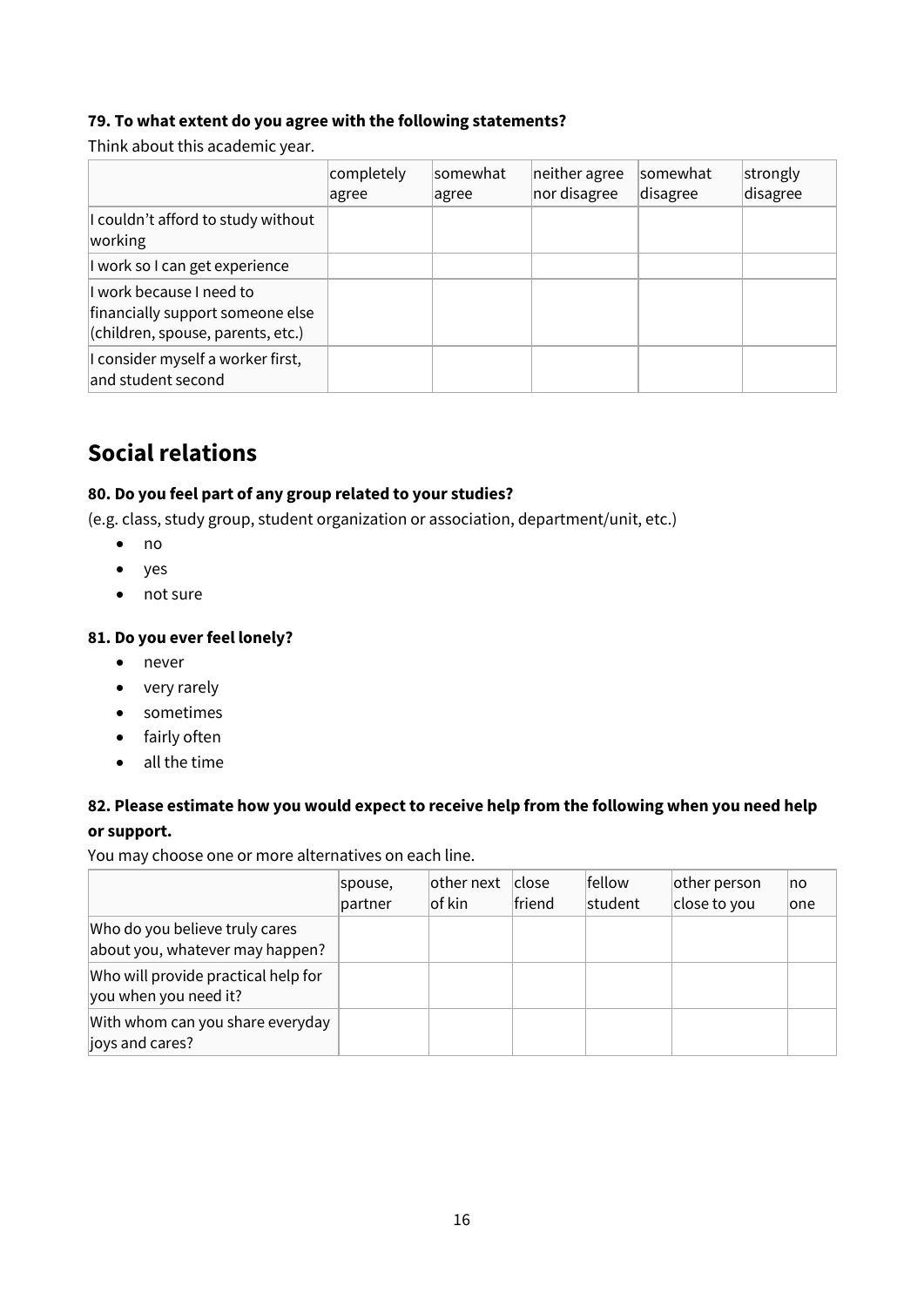### **83. Are you in a relationship?**

- no
- yes

### **84. Which of the following options best describes your sexual orientation?**

- heterosexual
- bisexual
- gay
- lesbian
- other, please specify?
- none of above

### **85. What kind of contraception do you use, or have used in the last 12 months?**

Choose also the ones your partner uses. You may choose one or more options

- contraceptive pills (including the mini pill)
- a vaginal ring or a contraceptive patch
- a loop
- condoms
- emergency contraception ('morning-after pill')
- some other method of contraception
- none, because I haven't needed to
- none, even though I should have

## **Experiences with bullying**

Bullying refers to a person repeatedly becoming the victim of verbal or physical abuse, and/or discrimination by a person or a group of people, without being able to change the way they are being treated.

### **86. During your university studies, have you ever:**

|                                                                            | never | occasionally | loften |
|----------------------------------------------------------------------------|-------|--------------|--------|
| felt like another student or a group of students were bullying you?        |       |              |        |
| felt like a member of staff or a group of staff members were bullying you? |       |              |        |
| bullied another student or other students?                                 |       |              |        |
| bullied another member of staff or a group of staff members?               |       |              |        |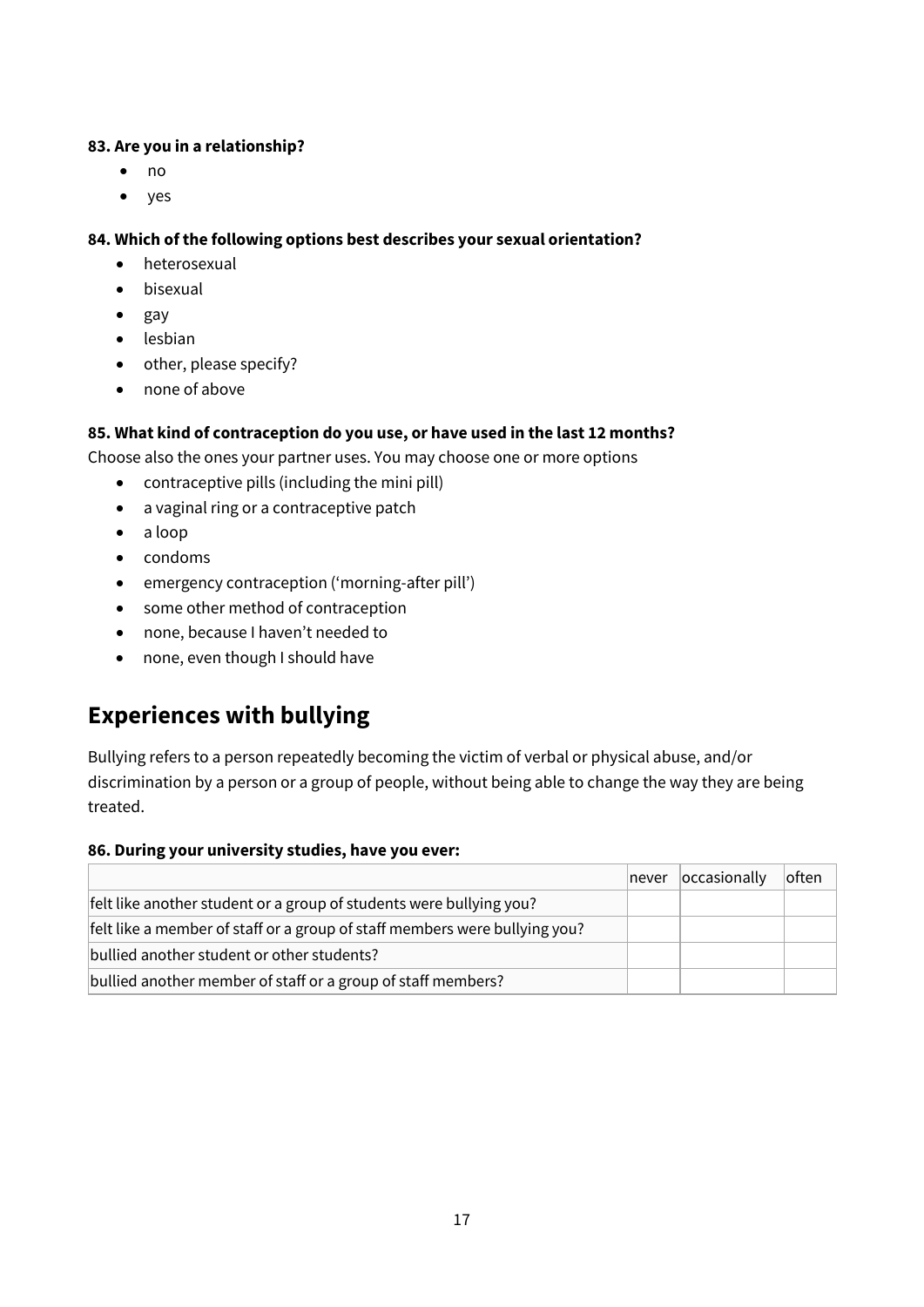## **Reconciling work and family life**

### **87. Would you like to have children in the future? When?**

- no
- yes, I am, or my partner is, currently pregnant
- yes, within a year
- yes, 2–4 years from now
- yes, in 5–9 years
- yes, in more than 10 years
- not sure
- other, please specify?

*If you or your partner don't have child or children, you can proceed to question 89.*

### **88. How did having a child impact your life?**

How much do you agree or disagree with each of the following statements?

|                                                                               | fully<br>agree | agree | disagree | fully<br>disagree | don't know or not<br>applicable |
|-------------------------------------------------------------------------------|----------------|-------|----------|-------------------|---------------------------------|
| My relationship with my spouse/partner<br>improved                            |                |       |          |                   |                                 |
| My financial situation worsened                                               |                |       |          |                   |                                 |
| It became harder for me to study                                              |                |       |          |                   |                                 |
| It became harder for me to make progress<br>with my studies                   |                |       |          |                   |                                 |
| It became harder for me to finish my studies                                  |                |       |          |                   |                                 |
| It became harder for me to do that interest<br>lme                            |                |       |          |                   |                                 |
| Having a child had a positive impact on my<br>relationship and social life    |                |       |          |                   |                                 |
| Having a child had a negative impact on the<br>health of myself or my partner |                |       |          |                   |                                 |

*If you are pregnant, or your partner is, you can skip this part and move on to submitting your survey answers by clicking on "Submit"*